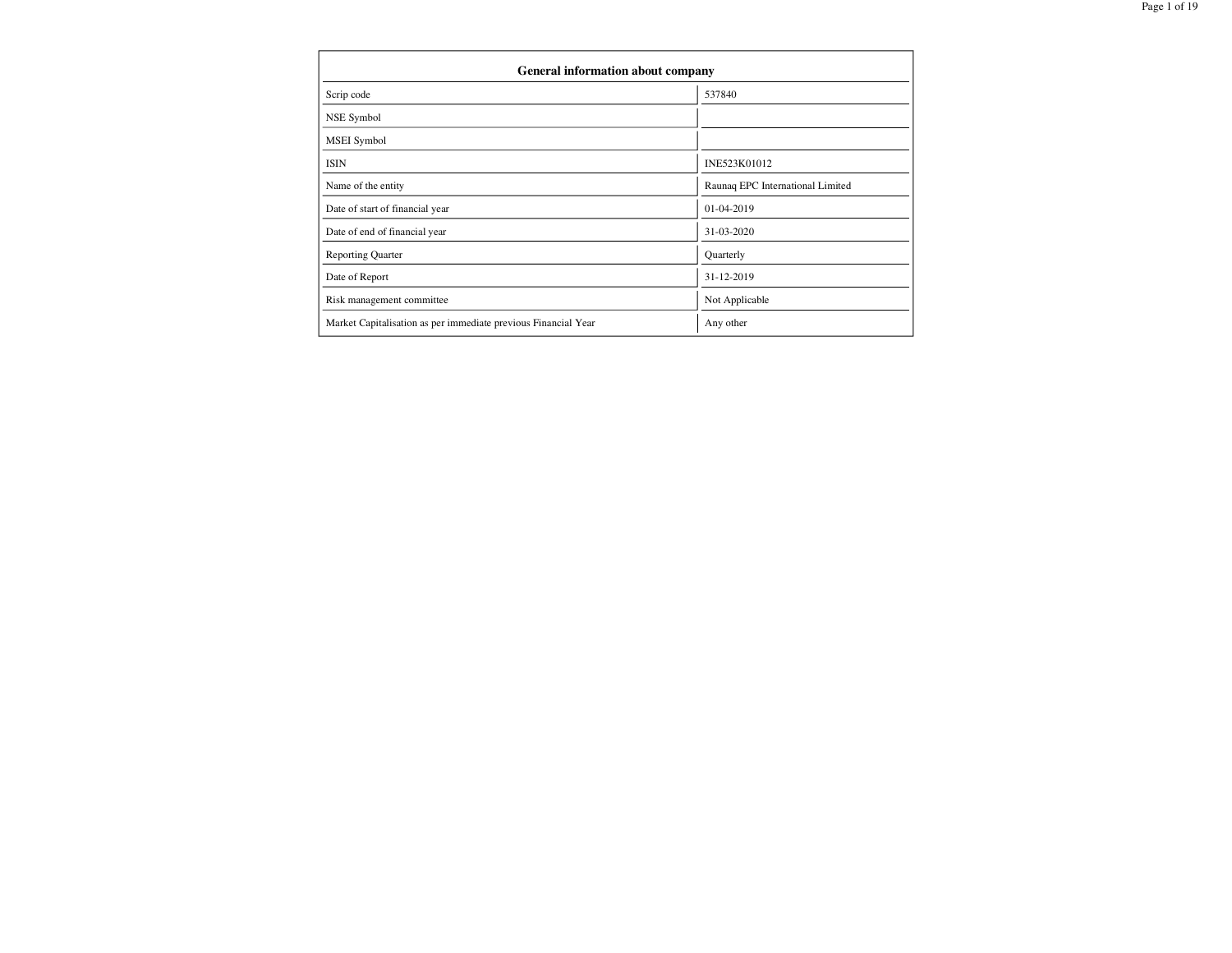08-Jan-20

|                |                      | <b>Annexure I</b>                                              |            |            |                                                |                            |                               |                          |                                                                                                      |                                             |                                          |                                                    |                      |                                                        |                                                                                                                                                |                                                                                                                                                                      |                                                                                                                                                                           |                                                                                                                                                                                                               |                                      |                                             |
|----------------|----------------------|----------------------------------------------------------------|------------|------------|------------------------------------------------|----------------------------|-------------------------------|--------------------------|------------------------------------------------------------------------------------------------------|---------------------------------------------|------------------------------------------|----------------------------------------------------|----------------------|--------------------------------------------------------|------------------------------------------------------------------------------------------------------------------------------------------------|----------------------------------------------------------------------------------------------------------------------------------------------------------------------|---------------------------------------------------------------------------------------------------------------------------------------------------------------------------|---------------------------------------------------------------------------------------------------------------------------------------------------------------------------------------------------------------|--------------------------------------|---------------------------------------------|
|                |                      | Annexure I to be submitted by listed entity on quarterly basis |            |            |                                                |                            |                               |                          |                                                                                                      |                                             |                                          |                                                    |                      |                                                        |                                                                                                                                                |                                                                                                                                                                      |                                                                                                                                                                           |                                                                                                                                                                                                               |                                      |                                             |
|                |                      | <b>I. Composition of Board of Directors</b>                    |            |            |                                                |                            |                               |                          |                                                                                                      |                                             |                                          |                                                    |                      |                                                        |                                                                                                                                                |                                                                                                                                                                      |                                                                                                                                                                           |                                                                                                                                                                                                               |                                      |                                             |
|                |                      |                                                                |            |            |                                                |                            |                               |                          | Disclosure of notes on composition of board of directors explanatory                                 |                                             |                                          |                                                    |                      |                                                        |                                                                                                                                                |                                                                                                                                                                      |                                                                                                                                                                           |                                                                                                                                                                                                               |                                      |                                             |
|                |                      |                                                                |            |            |                                                |                            |                               |                          |                                                                                                      |                                             |                                          | Wether the listed entity has a Regular Chairperson |                      | Yes                                                    |                                                                                                                                                |                                                                                                                                                                      |                                                                                                                                                                           |                                                                                                                                                                                                               |                                      |                                             |
|                |                      |                                                                |            |            |                                                |                            |                               |                          |                                                                                                      |                                             |                                          | Whether Chairperson is related to MD or CEO        |                      | Yes                                                    |                                                                                                                                                |                                                                                                                                                                      |                                                                                                                                                                           |                                                                                                                                                                                                               |                                      |                                             |
| Sr             | Title<br>(Mr)<br>Ms) | Name<br>of the<br>Director                                     | PAN        | <b>DIN</b> | Category 1<br>of directors                     | Category 2<br>of directors | Category<br>3 of<br>directors | Date<br>of<br>Birth      | Whether<br>special<br>resolution<br>passed?<br>[Refer Reg.<br>$17(1A)$ of<br>Listing<br>Regulations] | Date of<br>passing<br>special<br>resolution | <b>Initial Date</b><br>of<br>appointment | Date of Re-<br>appointment                         | Date of<br>cessation | Tenure<br><sup>of</sup><br>director<br>(in)<br>months) | No of<br>Directorship<br>in listed<br>entities<br>including<br>this listed<br>entity (Refer<br>Regulation<br>17A of<br>Listing<br>Regulations) | No of<br>Independent<br>Directorship<br>in listed<br>entities<br>including<br>this listed<br>entity<br>(Refer<br>Regulation<br>$17A(1)$ of<br>Listing<br>Regulations | Number of<br>memberships<br>in Audit/<br>Stakeholder<br>Committee<br>(s) including<br>this listed<br>entity (Refer<br>Regulation<br>$26(1)$ of<br>Listing<br>Regulations) | No of post<br>of<br>Chairperson<br>in Audit/<br>Stakeholder<br>Committee<br>held in<br>listed<br>entities<br>including<br>this listed<br>entity (Refer<br>Regulation<br>$26(1)$ of<br>Listing<br>Regulations) | Notes for<br>not<br>providing<br>PAN | Notes for<br>not<br>providing<br><b>DIN</b> |
|                | Mr                   | Surinder<br>Paul<br>Kanwar                                     | AAFPK8732L | 00033524   | Executive<br>Director                          | Chairperson                | MD                            | $28 -$<br>$07 -$<br>1952 | NA                                                                                                   |                                             | 21-06-1989                               | 01-10-2017                                         |                      | 60                                                     | $\overline{2}$                                                                                                                                 | $\mathbf{0}$                                                                                                                                                         | 2                                                                                                                                                                         | $\overline{0}$                                                                                                                                                                                                |                                      |                                             |
| 2              | Mr                   | Sachit<br>Kanwar                                               | AIHPK0510E | 02132124   | Executive<br>Director                          | Not<br>Applicable          | <b>MD</b>                     | $01 -$<br>$11-$<br>1982  | <b>NA</b>                                                                                            |                                             | 23-03-2009                               | 01-06-2016                                         |                      | 60                                                     |                                                                                                                                                | $\mathbf{0}$                                                                                                                                                         |                                                                                                                                                                           | $\overline{0}$                                                                                                                                                                                                |                                      |                                             |
| $\overline{3}$ | Mr                   | Sanjeev<br>Kumar                                               | AAJPK4762A | 00364416   | Non-<br>Executive -<br>Independent<br>Director | Not<br>Applicable          |                               | $05 -$<br>$01 -$<br>1959 | NA                                                                                                   |                                             | 25-05-2006                               | 30-07-2015                                         |                      | 60                                                     | $\overline{1}$                                                                                                                                 |                                                                                                                                                                      | $\overline{2}$                                                                                                                                                            | $\mathbf{1}$                                                                                                                                                                                                  |                                      |                                             |
| $\mathbf 4$    | Mr                   | Pradeep<br>Kumar<br>Mittal                                     | AGDPM8933F | 00165315   | Non-<br>Executive -<br>Independent<br>Director | Not<br>Applicable          |                               | $10-$<br>$08 -$<br>1953  | NA                                                                                                   |                                             | 31-07-2003                               | 03-08-2016                                         |                      | 60                                                     | -1                                                                                                                                             | $\overline{1}$                                                                                                                                                       | $\overline{2}$                                                                                                                                                            |                                                                                                                                                                                                               |                                      |                                             |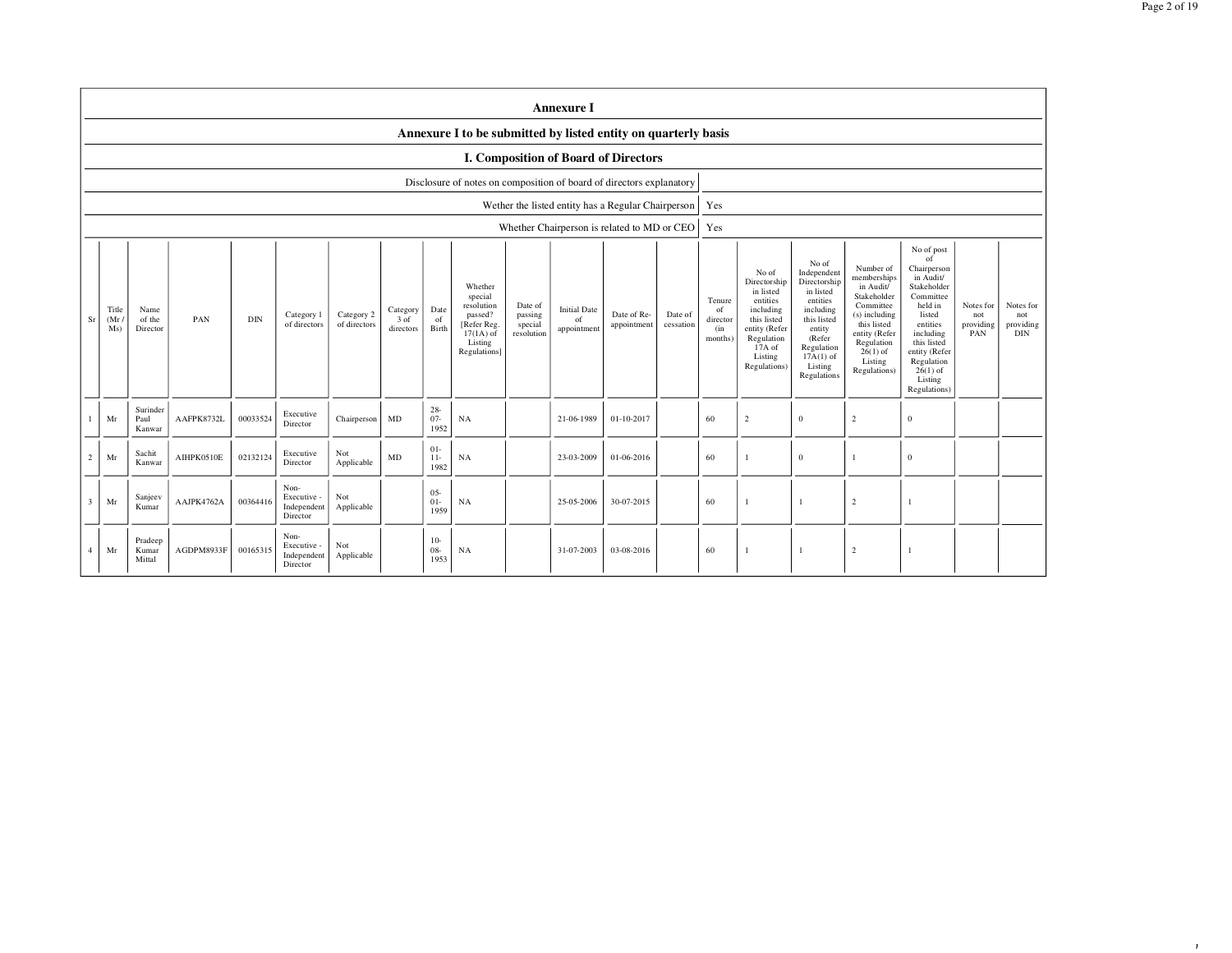|              | I. Composition of Board of Directors                                 |                               |            |            |                                                       |                               |                               |                          |                                                                                                      |                                             |                                          |                            |                      |                                            |                                                                                                                                                |                                                                                                                                                                      |                                                                                                                                                                           |                                                                                                                                                                                                               |                                      |                                             |
|--------------|----------------------------------------------------------------------|-------------------------------|------------|------------|-------------------------------------------------------|-------------------------------|-------------------------------|--------------------------|------------------------------------------------------------------------------------------------------|---------------------------------------------|------------------------------------------|----------------------------|----------------------|--------------------------------------------|------------------------------------------------------------------------------------------------------------------------------------------------|----------------------------------------------------------------------------------------------------------------------------------------------------------------------|---------------------------------------------------------------------------------------------------------------------------------------------------------------------------|---------------------------------------------------------------------------------------------------------------------------------------------------------------------------------------------------------------|--------------------------------------|---------------------------------------------|
|              | Disclosure of notes on composition of board of directors explanatory |                               |            |            |                                                       |                               |                               |                          |                                                                                                      |                                             |                                          |                            |                      |                                            |                                                                                                                                                |                                                                                                                                                                      |                                                                                                                                                                           |                                                                                                                                                                                                               |                                      |                                             |
|              |                                                                      |                               |            |            |                                                       |                               |                               |                          | Wether the listed entity has a Regular Chairperson                                                   |                                             |                                          |                            |                      |                                            |                                                                                                                                                |                                                                                                                                                                      |                                                                                                                                                                           |                                                                                                                                                                                                               |                                      |                                             |
| Sr           | Title<br>(Mr)<br>Ms)                                                 | Name of the<br>Director       | PAN        | <b>DIN</b> | Category 1<br>of directors                            | Category<br>2 of<br>directors | Category<br>3 of<br>directors | Date<br>of<br>Birth      | Whether<br>special<br>resolution<br>passed?<br>[Refer Reg.<br>$17(1A)$ of<br>Listing<br>Regulations] | Date of<br>passing<br>special<br>resolution | <b>Initial Date</b><br>of<br>appointment | Date of Re-<br>appointment | Date of<br>cessation | Tenure<br>of<br>director<br>(in<br>months) | No of<br>Directorship<br>in listed<br>entities<br>including<br>this listed<br>entity (Refer<br>Regulation<br>17A of<br>Listing<br>Regulations) | No of<br>Independent<br>Directorship<br>in listed<br>entities<br>including<br>this listed<br>entity<br>(Refer<br>Regulation<br>$17A(1)$ of<br>Listing<br>Regulations | Number of<br>memberships<br>in Audit/<br>Stakeholder<br>Committee<br>(s) including<br>this listed<br>entity (Refer<br>Regulation<br>$26(1)$ of<br>Listing<br>Regulations) | No of post<br>of<br>Chairperson<br>in Audit/<br>Stakeholder<br>Committee<br>held in<br>listed<br>entities<br>including<br>this listed<br>entity (Refer<br>Regulation<br>$26(1)$ of<br>Listing<br>Regulations) | Notes for<br>not<br>providing<br>PAN | Notes for<br>not<br>providing<br><b>DIN</b> |
| 5            | Mrs                                                                  | Seethalakshmi<br>Venkataraman | AAAPV1495Q | 07156898   | Non-<br>Executive -<br>Independent<br>Director        | Not<br>Applicable             |                               | $11-$<br>$07 -$<br>1943  | Yes                                                                                                  | $05-08-$<br>2019                            | 28-03-2015                               | 30-07-2015                 |                      | 60                                         |                                                                                                                                                | $\mathbf{1}$                                                                                                                                                         | $\mathbf{0}$                                                                                                                                                              | $\overline{0}$                                                                                                                                                                                                |                                      |                                             |
| 6            | Mr                                                                   | Rajiv Chandra<br>Rastogi      | AACPR0933M | 00035460   | Non-<br>Executive -<br>Independent<br>Director        | Not<br>Applicable             |                               | $12-$<br>$02 -$<br>1952  | NA                                                                                                   |                                             | 22-04-2019                               | 05-08-2019                 |                      | 60                                         |                                                                                                                                                |                                                                                                                                                                      | $\overline{2}$                                                                                                                                                            | $\overline{0}$                                                                                                                                                                                                |                                      |                                             |
| 7            | Mr                                                                   | Sameer<br>Kanwar              | AFZPK5840G | 00033622   | Non-<br>Executive -<br>Non<br>Independent<br>Director | Not<br>Applicable             |                               | $24 -$<br>$12 -$<br>1977 | <b>NA</b>                                                                                            |                                             | 13-11-2019                               |                            |                      |                                            | $\overline{c}$                                                                                                                                 | $\mathbf{0}$                                                                                                                                                         | $\mathbf{1}$                                                                                                                                                              | $\mathbf{0}$                                                                                                                                                                                                  |                                      |                                             |
| $\mathbf{8}$ | Mr                                                                   | Naresh<br>Kumar Verma         | AAFPV3392R | 07087356   | Non-<br>Executive -<br>Non<br>Independent<br>Director | Not<br>Applicable             |                               | $08 -$<br>$06 -$<br>1960 | NA                                                                                                   |                                             | 04-12-2019                               |                            |                      |                                            |                                                                                                                                                | $\mathbf{0}$                                                                                                                                                         | $\overline{0}$                                                                                                                                                            | $\overline{0}$                                                                                                                                                                                                |                                      |                                             |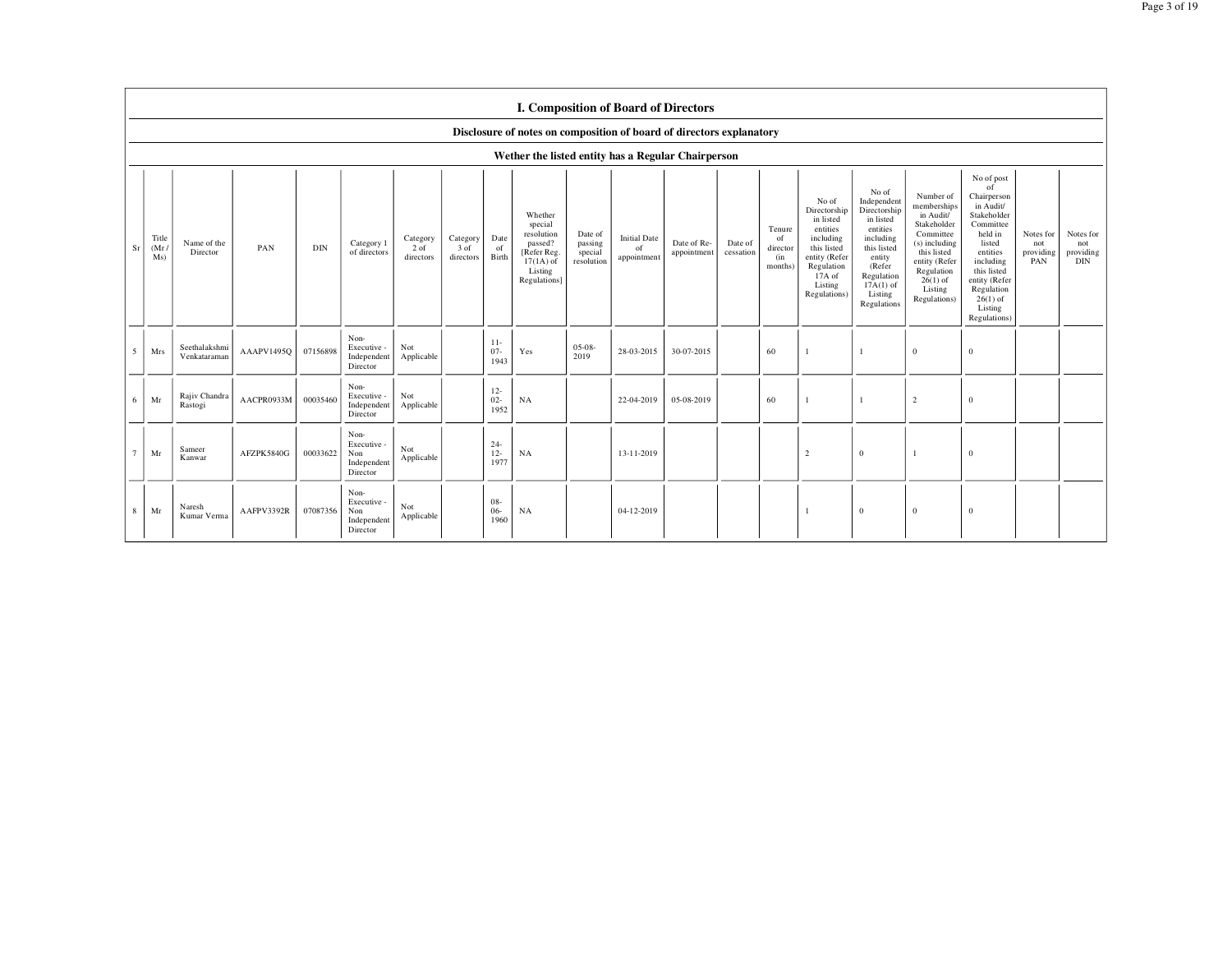|                | <b>Audit Committee Details</b> |                                 |                                                       |                            |                        |                      |                              |  |  |  |  |
|----------------|--------------------------------|---------------------------------|-------------------------------------------------------|----------------------------|------------------------|----------------------|------------------------------|--|--|--|--|
|                |                                |                                 | Whether the Audit Committee has a Regular Chairperson |                            | Yes                    |                      |                              |  |  |  |  |
| Sr             | DIN<br>Number                  | Name of<br>Committee<br>members | Category 1 of directors                               | Category 2 of<br>directors | Date of<br>Appointment | Date of<br>Cessation | Remarks                      |  |  |  |  |
|                | 00364416                       | Sanjeev Kumar                   | Non-Executive -<br><b>Independent Director</b>        | Chairperson                | $03-02-2012$           |                      | Textual<br>Information(1)    |  |  |  |  |
| $\overline{c}$ | 00165315                       | Pradeep Kumar<br>Mittal         | Non-Executive -<br><b>Independent Director</b>        | Member                     | $03-02-2012$           |                      | Textual<br>Information $(2)$ |  |  |  |  |
| 3              | 00035460                       | Rajiv Chandra<br>Rastogi        | Non-Executive -<br><b>Independent Director</b>        | Member                     | 22-04-2019             |                      | Textual<br>Information(3)    |  |  |  |  |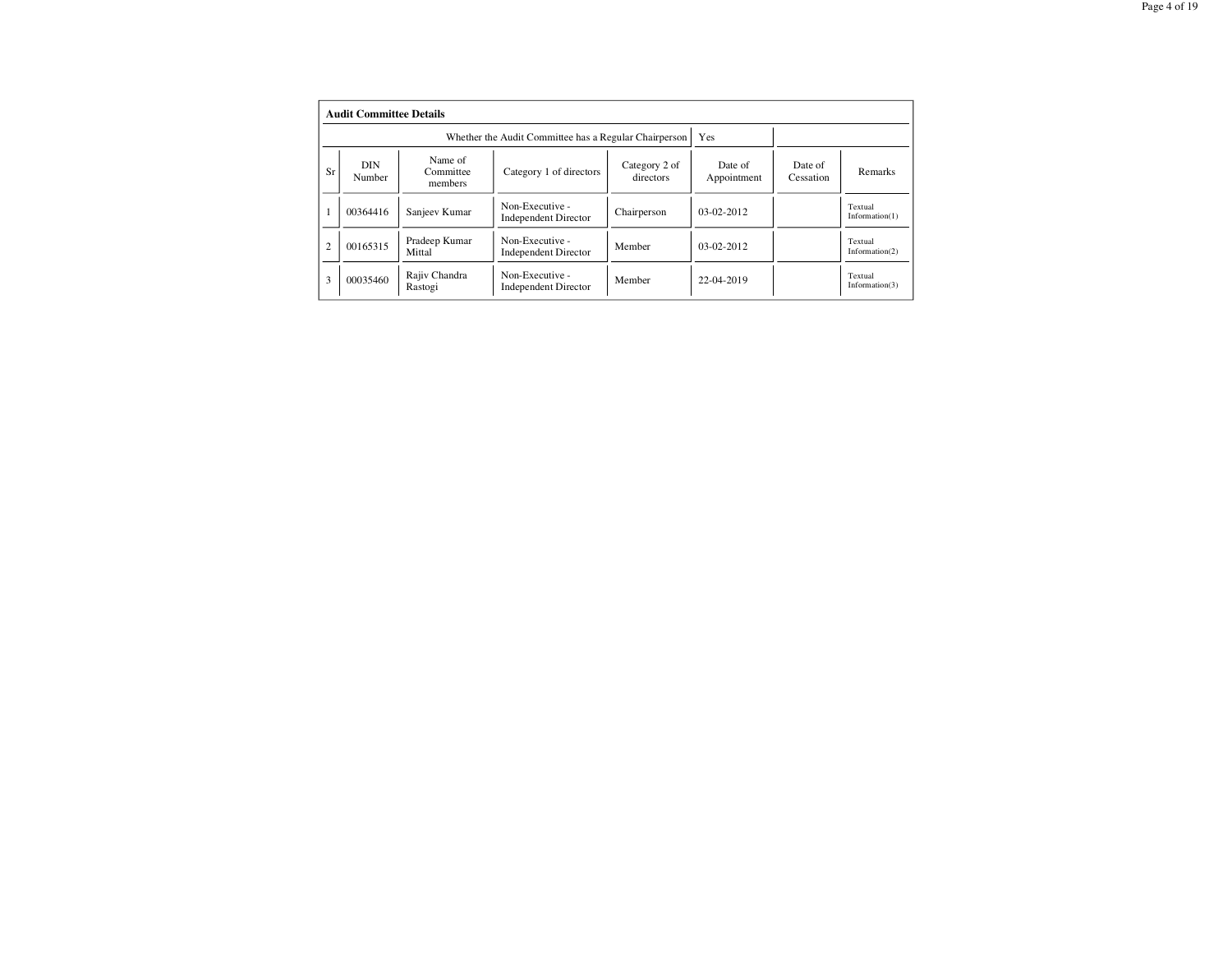| <b>Sr Text Block</b>   |                                                                                                                                                                                   |  |  |  |  |  |  |  |
|------------------------|-----------------------------------------------------------------------------------------------------------------------------------------------------------------------------------|--|--|--|--|--|--|--|
| Textual Information(1) | Mr. Sanjeev Kumar appointed on 03-02-2012 as Chairman of Audit Committee constituted as per<br>Clause 49 of Listing Agreement prior to encactment of the Companies Act, 2013.     |  |  |  |  |  |  |  |
| Textual Information(2) | Mr. Pradeep Kumar Mittal appointed on 03-02-2012 as Member of Audit Committee constituted as<br>per Clause 49 of Listing Agreement prior to encactment of the Companies Act, 2013 |  |  |  |  |  |  |  |
| Textual Information(3) | Mr. Rajiv Chandra Rastogi appointed on 22-04-2019 as Member of Audit Committee.                                                                                                   |  |  |  |  |  |  |  |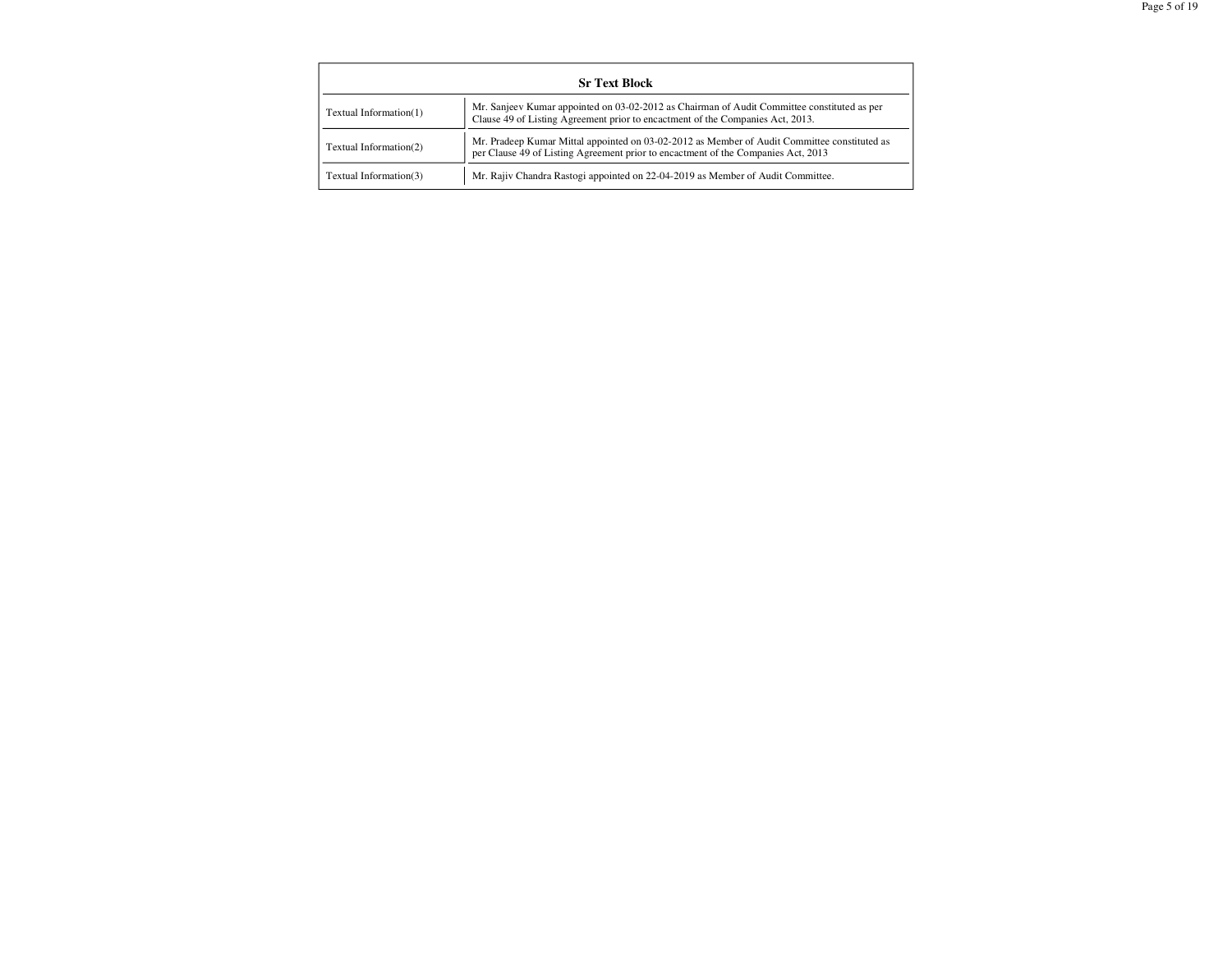|                | Nomination and remuneration committee                                                                          |                                 |                                                                             |                      |              |  |                              |  |  |  |  |  |
|----------------|----------------------------------------------------------------------------------------------------------------|---------------------------------|-----------------------------------------------------------------------------|----------------------|--------------|--|------------------------------|--|--|--|--|--|
|                |                                                                                                                |                                 | Whether the Nomination and remuneration committee has a Regular Chairperson |                      | <b>Yes</b>   |  |                              |  |  |  |  |  |
| Sr             | DIN<br>Number                                                                                                  | Name of<br>Committee<br>members | Date of<br>Appointment                                                      | Date of<br>Cessation | Remarks      |  |                              |  |  |  |  |  |
|                | 00364416                                                                                                       | Sanjeev Kumar                   | Non-Executive -<br><b>Independent Director</b>                              | Chairperson          | $07-05-2014$ |  | Textual<br>Information(1)    |  |  |  |  |  |
| $\overline{c}$ | 00033524                                                                                                       | Surinder Paul<br>Kanwar         | <b>Executive Director</b>                                                   | Member               | $07-05-2014$ |  | Textual<br>Information $(2)$ |  |  |  |  |  |
| 3              | 00165315                                                                                                       | Pradeep Kumar<br>Mittal         | Non-Executive -<br><b>Independent Director</b>                              | Member               | $07-05-2014$ |  | Textual<br>Information $(3)$ |  |  |  |  |  |
| 4              | Rajiv Chandra<br>Non-Executive -<br>00035460<br>Member<br>22-04-2019<br><b>Independent Director</b><br>Rastogi |                                 |                                                                             |                      |              |  | Textual<br>Information $(4)$ |  |  |  |  |  |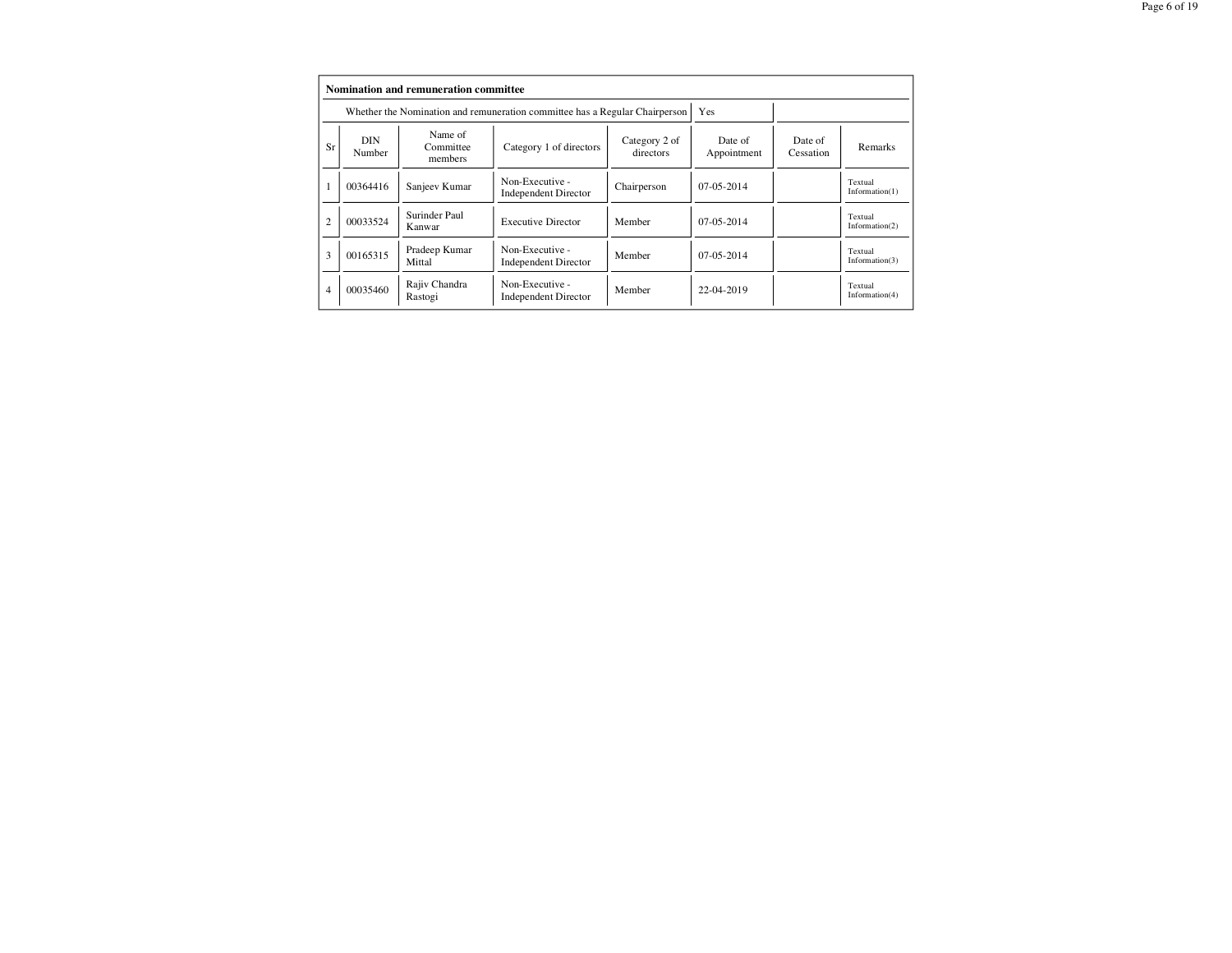$\overline{\phantom{a}}$ 

|                        | <b>Sr Text Block</b>                                                                                                                                                                                                  |
|------------------------|-----------------------------------------------------------------------------------------------------------------------------------------------------------------------------------------------------------------------|
| Textual Information(1) | Mr. Sanjeev Kumar appointed on 07-05-2014 as Chairman of Nomination and Remuneration<br>Committee constituted as per the Companies Act, 2013 (earlier Remuneration Committee), Chairman<br>of erstwhile Committee.    |
| Textual Information(2) | Mr. Surinder Paul Kanwar appointed on 07-05-2014 as Member of Nomination and Remuneration<br>Committee.                                                                                                               |
| Textual Information(3) | Mr. Pradeep Kumar Mittal appointed on 07-05-2014 as Member of Nomination and Remuneration<br>Committee constituted as per the Companies Act, 2013 (earlier Remuneration Committee), Member of<br>erstwhile Committee. |
| Textual Information(4) | Mr. Rajiv Chandra Rastogi appointed on 22-04-2019 as Member of Nomination and Remuneration<br>Committee.                                                                                                              |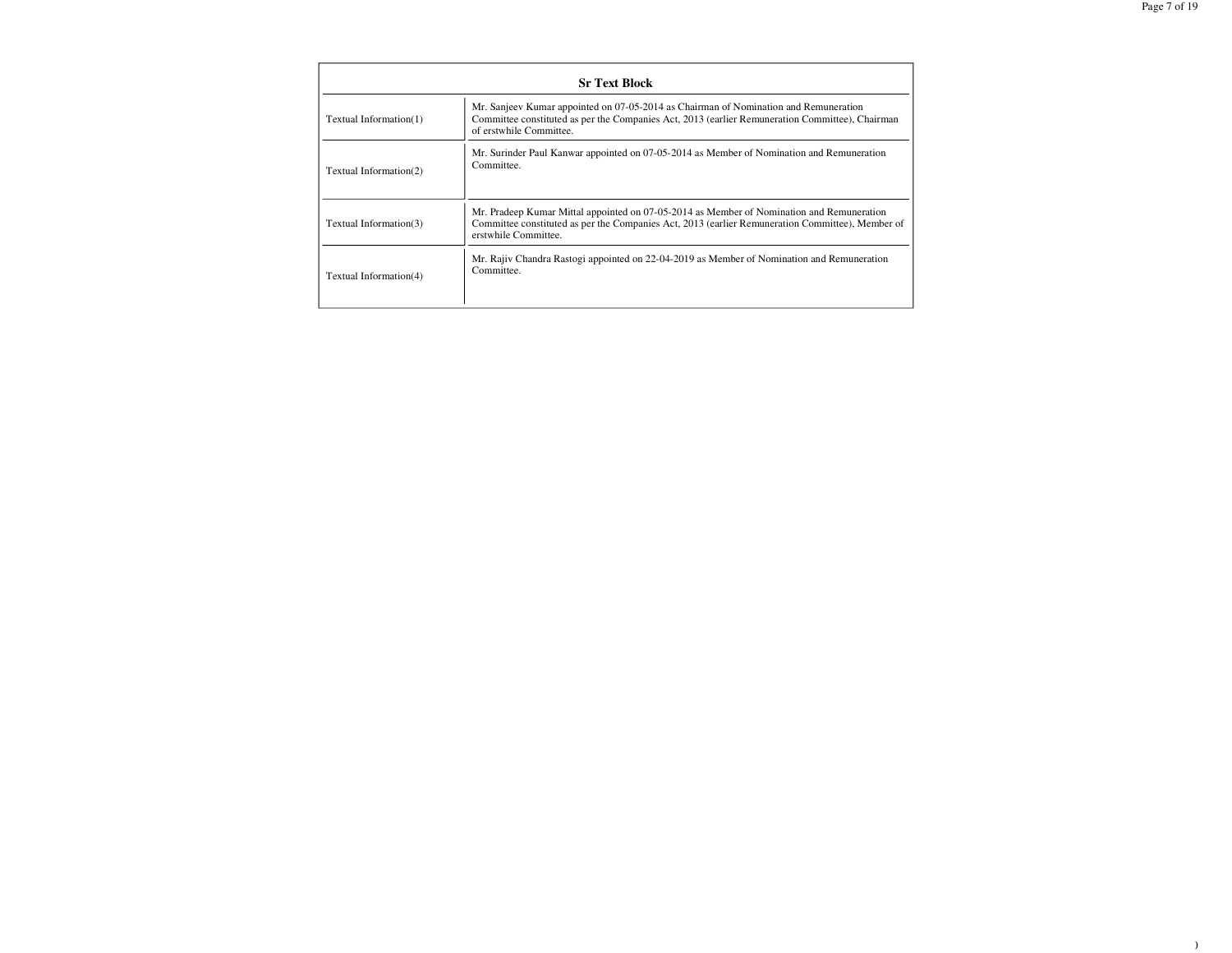|                | <b>Stakeholders Relationship Committee</b> |                                                                           |                                                |                      |            |  |                              |  |  |  |  |  |
|----------------|--------------------------------------------|---------------------------------------------------------------------------|------------------------------------------------|----------------------|------------|--|------------------------------|--|--|--|--|--|
|                |                                            | Whether the Stakeholders Relationship Committee has a Regular Chairperson | Yes                                            |                      |            |  |                              |  |  |  |  |  |
| Sr             | DIN<br>Number                              | Name of<br>Committee<br>members                                           | Date of<br>Appointment                         | Date of<br>Cessation | Remarks    |  |                              |  |  |  |  |  |
|                | 00165315                                   | Pradeep Kumar<br>Mittal                                                   | Non-Executive -<br><b>Independent Director</b> | Chairperson          | 30-05-2014 |  | Textual<br>Information $(1)$ |  |  |  |  |  |
| $\overline{c}$ | 00033524                                   | Surinder Paul<br>Kanwar                                                   | <b>Executive Director</b>                      | Member               | 30-05-2014 |  | Textual<br>Information $(2)$ |  |  |  |  |  |
| 3              | 02132124                                   | Sachit Kanwar                                                             | <b>Executive Director</b>                      | Member               | 30-05-2014 |  | Textual<br>Information $(3)$ |  |  |  |  |  |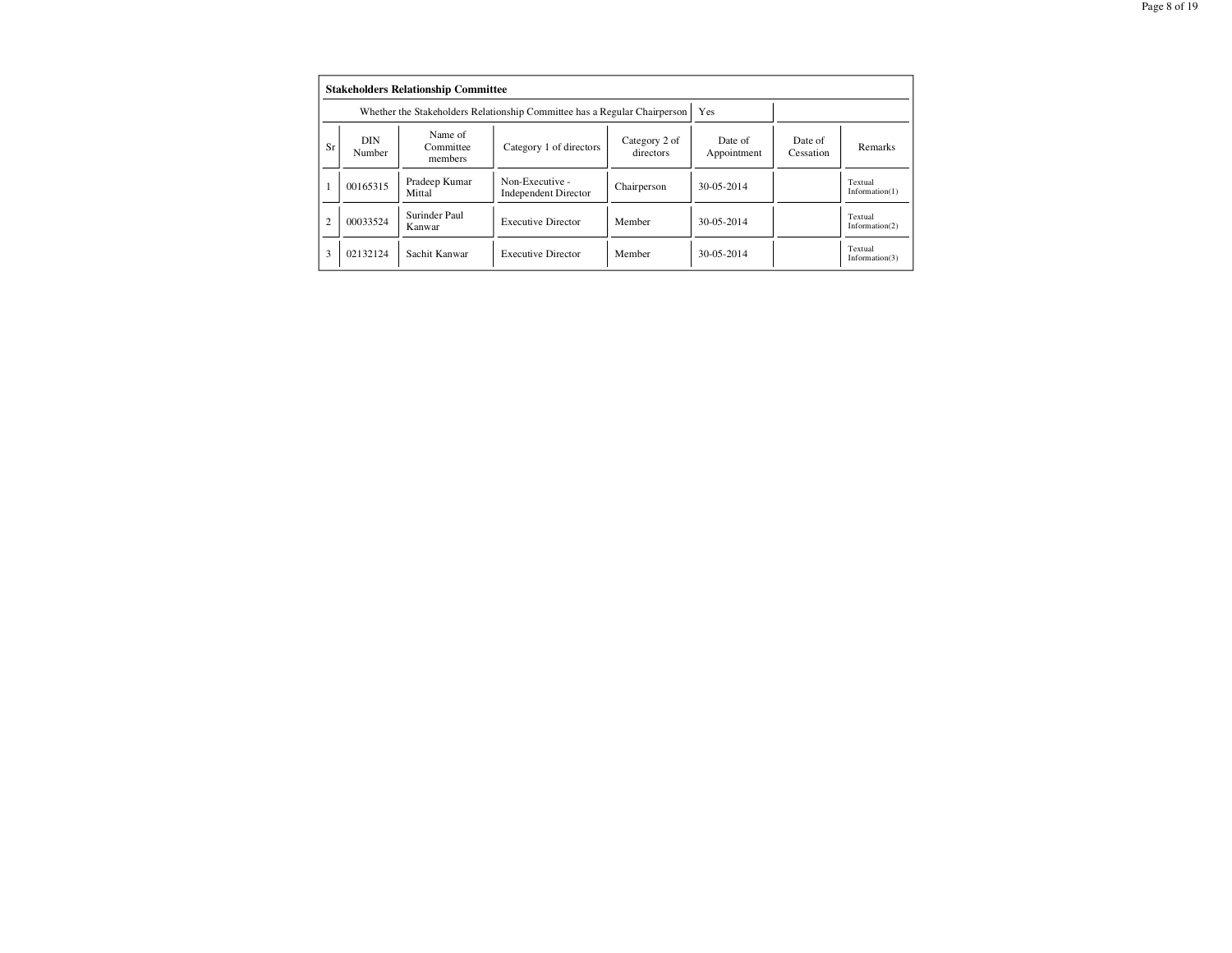|                        | <b>Sr Text Block</b>                                                                                                                                                                                                                         |
|------------------------|----------------------------------------------------------------------------------------------------------------------------------------------------------------------------------------------------------------------------------------------|
| Textual Information(1) | Mr. Pradeep Kumar Mittal appointed on 30-05-2014 as Chairman of Stakeholders' Relationship<br>Committee constituted as per the Companies Act, 2013 (earlier Shareholders/Investors Grievance<br>Committee), Chairman of erstwhile Committee. |
| Textual Information(2) | Mr. Surinder Paul Kanwar appointed on 30-05-2014 as Member of Stakeholders' Relationship<br>Committee constituted as per the Companies Act, 2013 (earlier Shareholders/Investors Grievance<br>Committee), Member of erstwhile Committee.     |
| Textual Information(3) | Mr. Sachit Kanwar appointed on 30-05-2014 as Member of Stakeholders' Relationship Committee<br>constituted as per the Companies Act, 2013 (earlier Shareholders/Investors Grievance<br>Committee), Member of erstwhile Committee.            |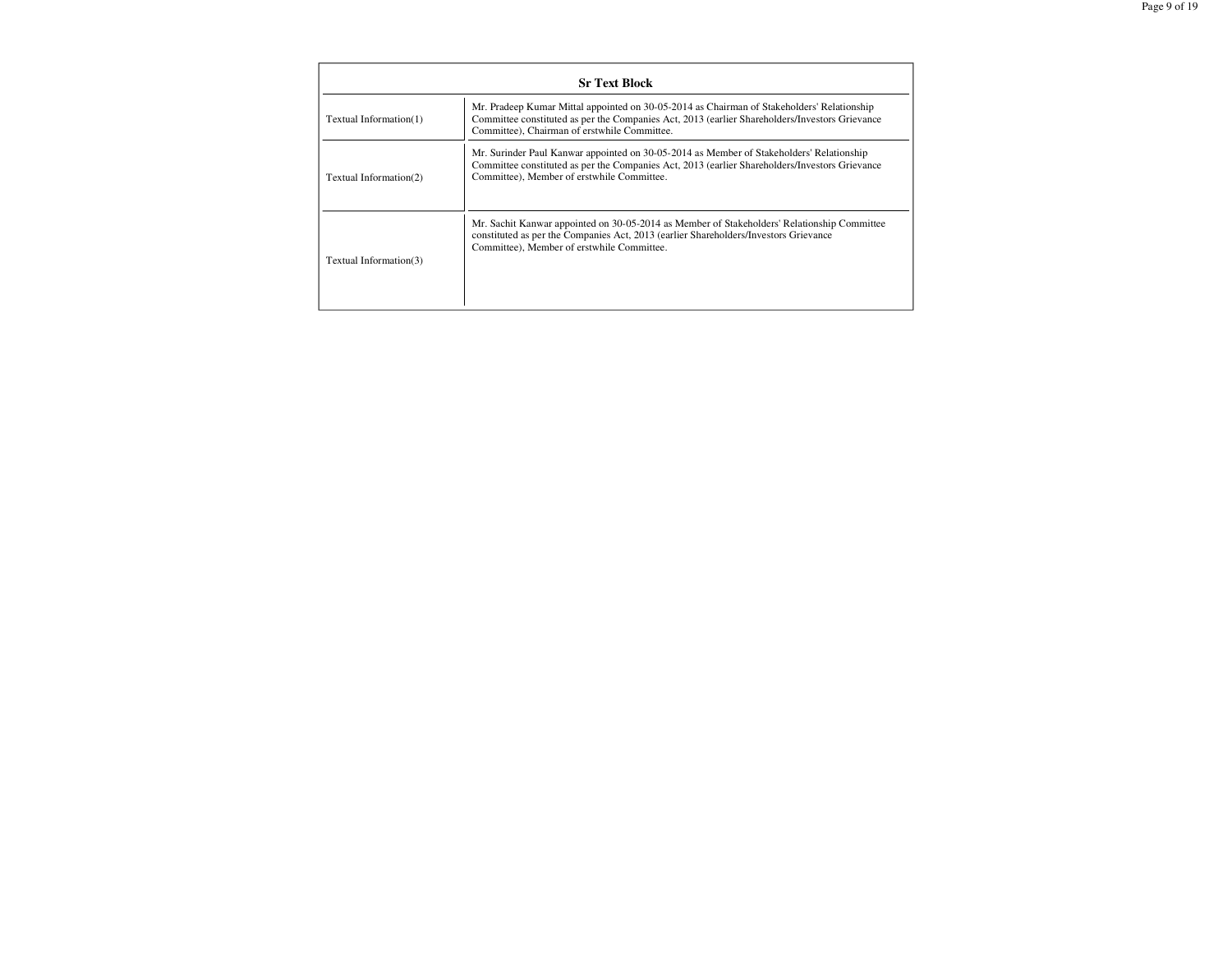|           | <b>Risk Management Committee</b> |                                                                 |                            |                            |                        |                      |         |  |  |  |  |
|-----------|----------------------------------|-----------------------------------------------------------------|----------------------------|----------------------------|------------------------|----------------------|---------|--|--|--|--|
|           |                                  | Whether the Risk Management Committee has a Regular Chairperson |                            |                            |                        |                      |         |  |  |  |  |
| <b>Sr</b> | DIN<br>Number                    | Name of Committee<br>members                                    | Category 1 of<br>directors | Category 2 of<br>directors | Date of<br>Appointment | Date of<br>Cessation | Remarks |  |  |  |  |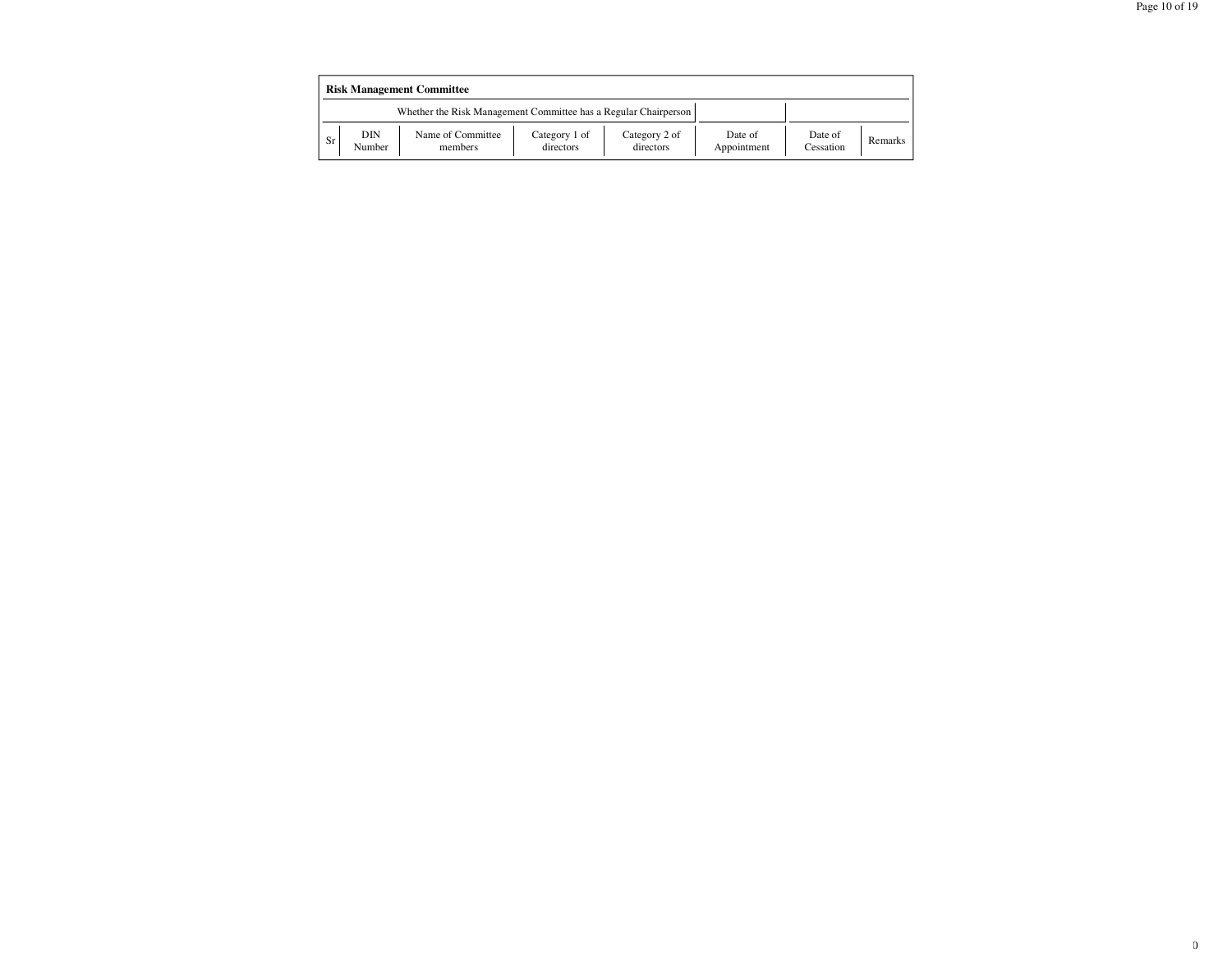|           | <b>Corporate Social Responsibility Committee</b>                                       |                              |                            |                            |                        |                      |         |  |  |
|-----------|----------------------------------------------------------------------------------------|------------------------------|----------------------------|----------------------------|------------------------|----------------------|---------|--|--|
|           | Whether the Corporate Social Responsibility Committee has a Regular Chairperson<br>Yes |                              |                            |                            |                        |                      |         |  |  |
| <b>Sr</b> | DIN<br>Number                                                                          | Name of Committee<br>members | Category 1 of<br>directors | Category 2 of<br>directors | Date of<br>Appointment | Date of<br>Cessation | Remarks |  |  |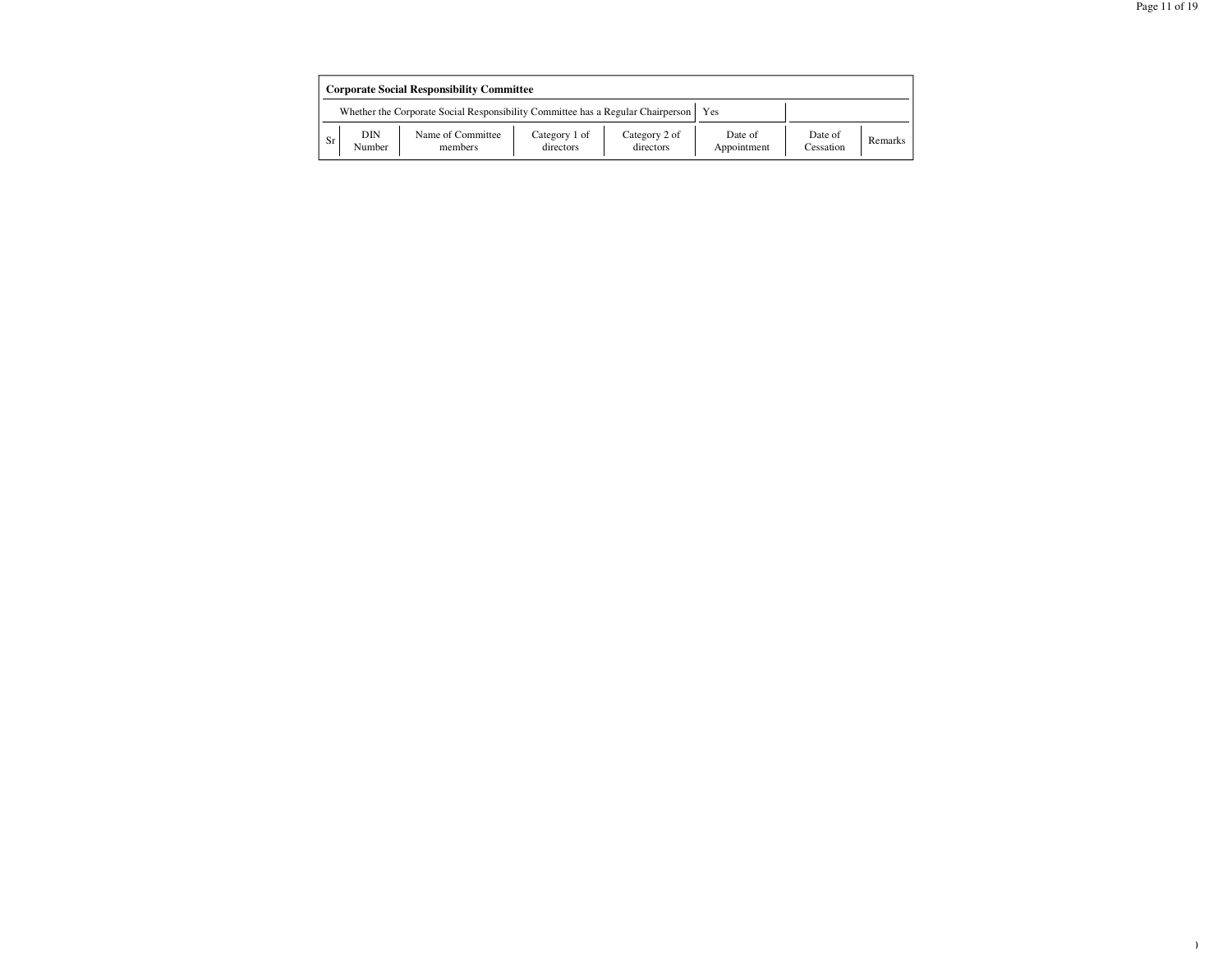|           | <b>Other Committee</b> |                              |                            |                            |                            |         |  |  |  |  |  |  |
|-----------|------------------------|------------------------------|----------------------------|----------------------------|----------------------------|---------|--|--|--|--|--|--|
| <b>Sr</b> | DIN<br>Number          | Name of Committee<br>members | Name of other<br>committee | Category 1 of<br>directors | Category 2 of<br>directors | Remarks |  |  |  |  |  |  |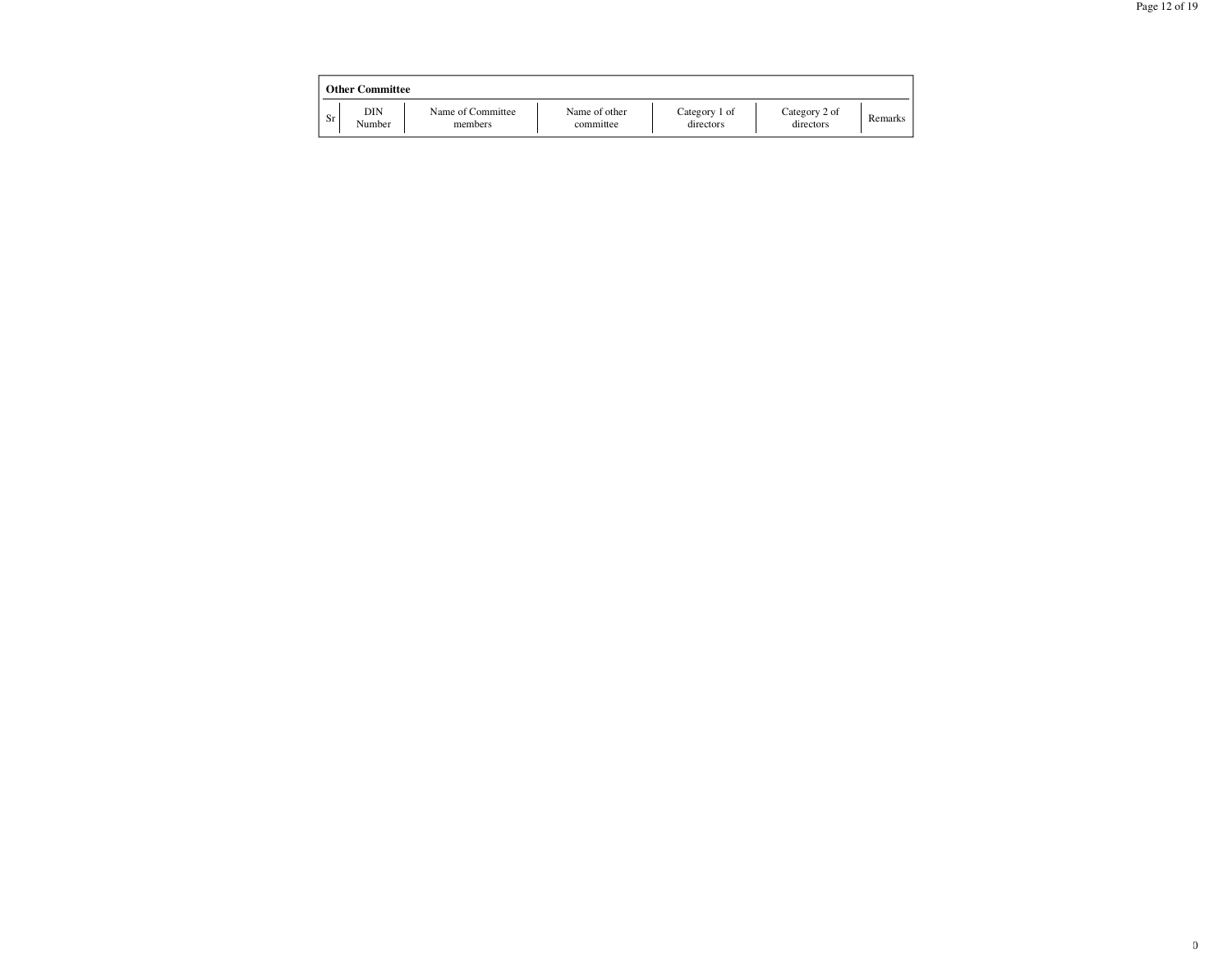|                | Annexure 1                                                          |                                                               |                                                                      |                                       |                                                     |                                    |                                                           |
|----------------|---------------------------------------------------------------------|---------------------------------------------------------------|----------------------------------------------------------------------|---------------------------------------|-----------------------------------------------------|------------------------------------|-----------------------------------------------------------|
|                | <b>Annexure 1</b>                                                   |                                                               |                                                                      |                                       |                                                     |                                    |                                                           |
|                | <b>III.</b> Meeting of Board of Directors                           |                                                               |                                                                      |                                       |                                                     |                                    |                                                           |
|                | Disclosure of notes on meeting of<br>board of directors explanatory |                                                               |                                                                      |                                       |                                                     |                                    |                                                           |
| Sr             | $Date(s)$ of<br>meeting (if<br>any) in the<br>previous<br>quarter   | $Date(s)$ of<br>meeting (if<br>any) in the<br>current quarter | Maximum gap<br>between any two<br>consecutive (in<br>number of days) | Notes for<br>not<br>providing<br>Date | Whether<br>requirement of<br>Quorum met<br>(Yes/No) | Number of<br>Directors<br>present* | No. of Independent<br>Directors attending<br>the meeting* |
| 1              | 04-07-2019                                                          |                                                               |                                                                      |                                       | Yes                                                 | 5                                  | 3                                                         |
| $\overline{2}$ | 05-08-2019                                                          |                                                               | 31                                                                   |                                       | Yes                                                 | 6                                  | 4                                                         |
| 3              |                                                                     | 13-11-2019                                                    | 99                                                                   |                                       | Yes                                                 | 5                                  | 3                                                         |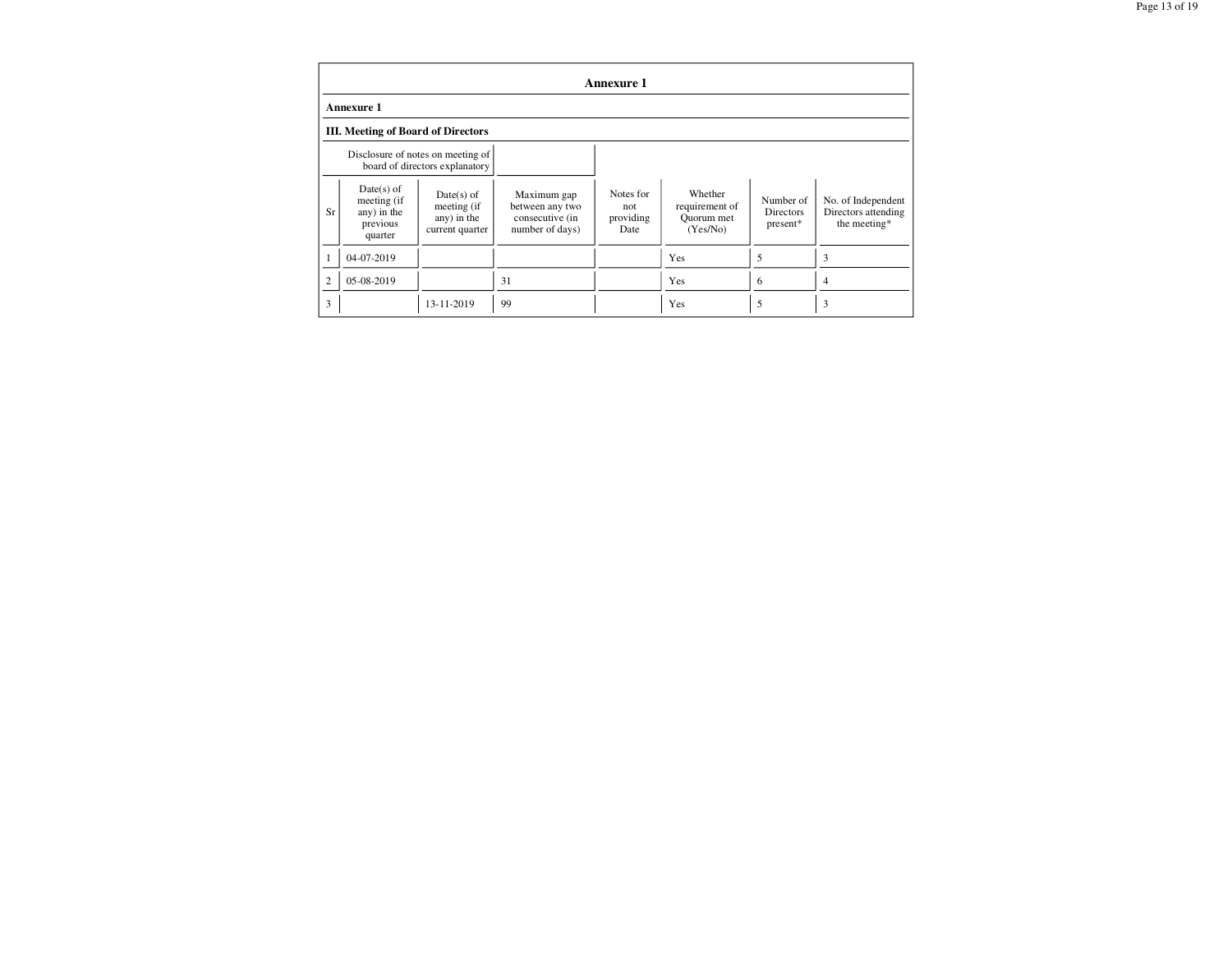|                | Annexure 1                                               |                                                                                                               |                                                                         |                               |                                       |                                                     |                                    |                                                                        |
|----------------|----------------------------------------------------------|---------------------------------------------------------------------------------------------------------------|-------------------------------------------------------------------------|-------------------------------|---------------------------------------|-----------------------------------------------------|------------------------------------|------------------------------------------------------------------------|
|                | <b>IV. Meeting of Committees</b>                         |                                                                                                               |                                                                         |                               |                                       |                                                     |                                    |                                                                        |
|                | Disclosure of notes on meeting of committees explanatory |                                                                                                               |                                                                         |                               |                                       |                                                     |                                    |                                                                        |
| Sr             | Name of<br>Committee                                     | $Date(s)$ of meeting<br>(Enter dates of<br>Previous quarter and<br>Current quarter in<br>chronological order) | Maximum gap<br>between any<br>two consecutive<br>(in number of<br>days) | Name of<br>other<br>committee | Reson for<br>not<br>providing<br>date | Whether<br>requirement of<br>Quorum met<br>(Yes/No) | Number of<br>Directors<br>present* | No. of<br>Independent<br><b>Directors</b><br>attending the<br>meeting* |
|                | Audit<br>Committee                                       | 04-07-2019                                                                                                    |                                                                         |                               |                                       | Yes                                                 | $\overline{2}$                     | $\overline{2}$                                                         |
| $\overline{2}$ | Audit<br>Committee                                       | 05-08-2019                                                                                                    | 31                                                                      |                               |                                       | Yes                                                 | 3                                  | 3                                                                      |
| 3              | Audit<br>Committee                                       | 13-11-2019                                                                                                    | 99                                                                      |                               |                                       | Yes                                                 | $\overline{2}$                     | 2                                                                      |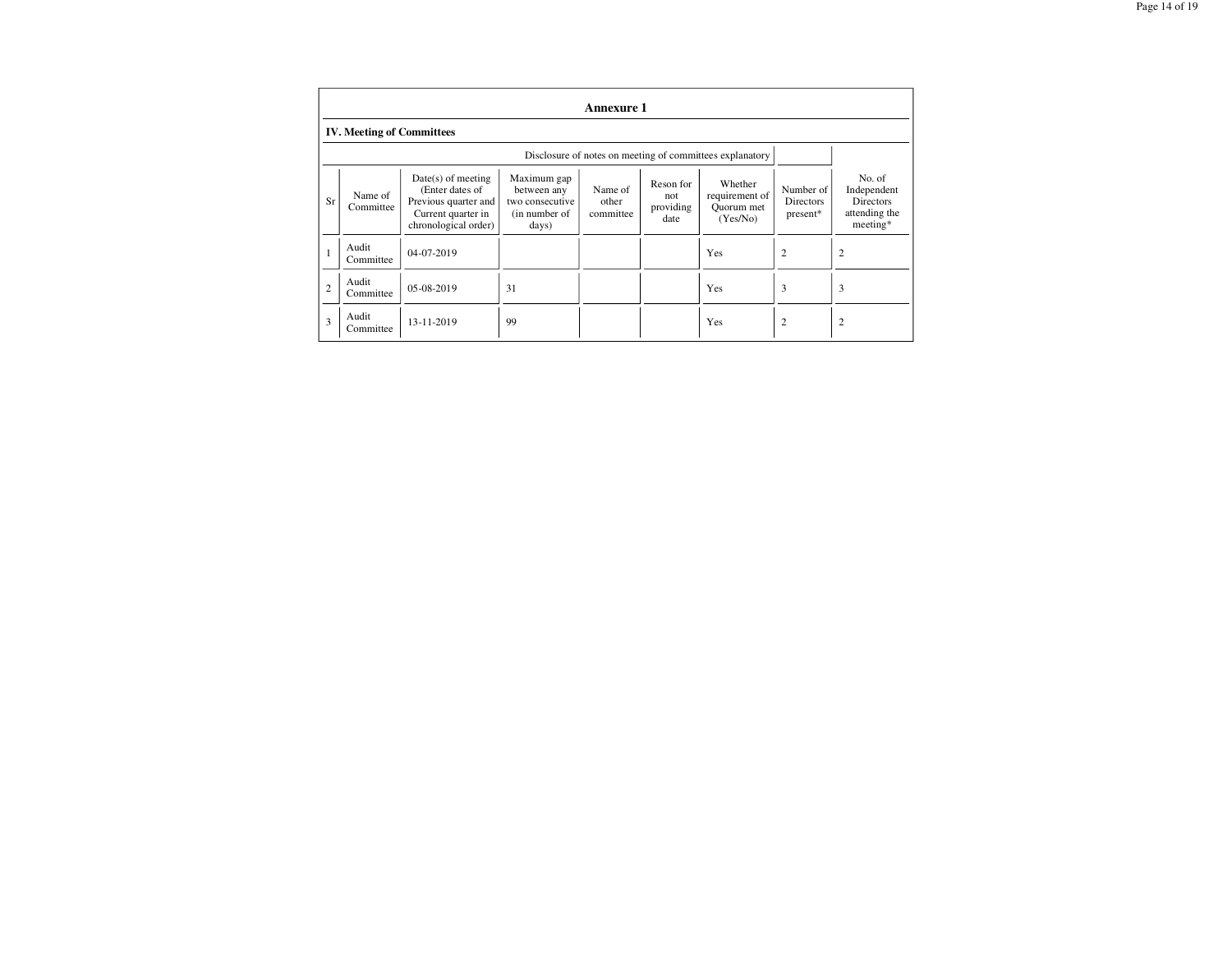| Annexure 1                    |                                                                                                           |                                  |                                                                    |  |
|-------------------------------|-----------------------------------------------------------------------------------------------------------|----------------------------------|--------------------------------------------------------------------|--|
| V. Related Party Transactions |                                                                                                           |                                  |                                                                    |  |
| Sr                            | Subject                                                                                                   | Compliance status<br>(Yes/No/NA) | If status is "No" details of non-<br>compliance may be given here. |  |
|                               | Whether prior approval of audit committee obtained                                                        | <b>NA</b>                        |                                                                    |  |
| $\overline{2}$                | Whether shareholder approval obtained for material RPT                                                    | NA.                              |                                                                    |  |
| 3                             | Whether details of RPT entered into pursuant to omnibus<br>approval have been reviewed by Audit Committee | Yes                              |                                                                    |  |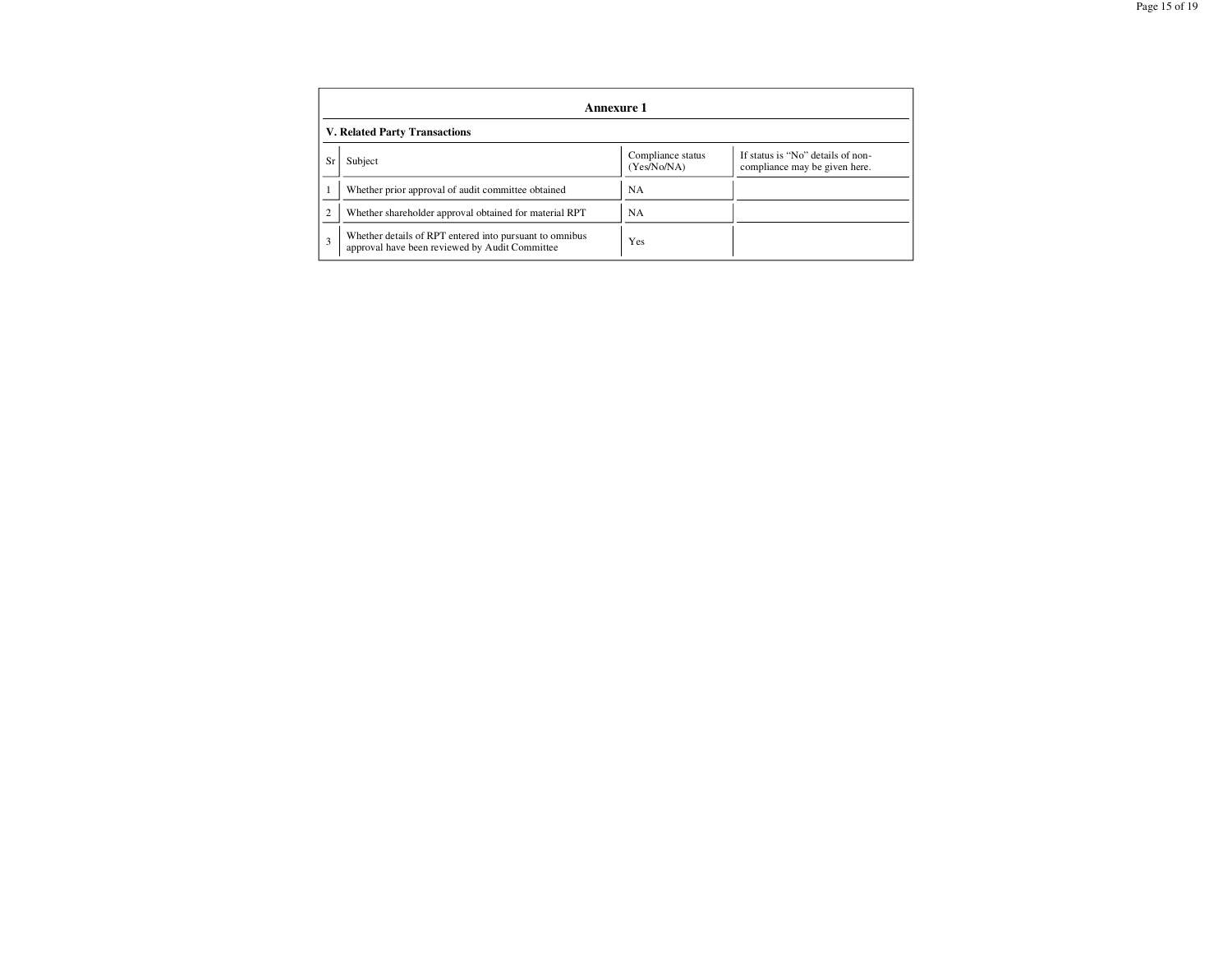| Annexure 1              |                                                                                                                                                                                                                 |                               |  |  |  |
|-------------------------|-----------------------------------------------------------------------------------------------------------------------------------------------------------------------------------------------------------------|-------------------------------|--|--|--|
| <b>VI. Affirmations</b> |                                                                                                                                                                                                                 |                               |  |  |  |
| Sr                      | Subject                                                                                                                                                                                                         | Compliance status<br>(Yes/No) |  |  |  |
| 1                       | The composition of Board of Directors is in terms of SEBI (Listing obligations and disclosure requirements)<br>Regulations, 2015                                                                                | Yes                           |  |  |  |
| $\mathfrak{D}$          | The composition of the following committees is in terms of SEBI(Listing obligations and disclosure<br>requirements) Regulations, 2015 a. Audit Committee                                                        | Yes                           |  |  |  |
| 3                       | The composition of the following committees is in terms of SEBI(Listing obligations and disclosure<br>requirements) Regulations, 2015. b. Nomination & remuneration committee                                   | Yes                           |  |  |  |
| $\overline{4}$          | The composition of the following committees is in terms of SEBI(Listing obligations and disclosure<br>requirements) Regulations, 2015. c. Stakeholders relationship committee                                   | Yes                           |  |  |  |
| 5                       | The composition of the following committees is in terms of SEBI(Listing obligations and disclosure<br>requirements) Regulations, 2015. d. Risk management committee (applicable to the top 500 listed entities) | <b>NA</b>                     |  |  |  |
| 6                       | The committee members have been made aware of their powers, role and responsibilities as specified in SEBI<br>(Listing obligations and disclosure requirements) Regulations, 2015.                              | Yes                           |  |  |  |
| $\overline{7}$          | The meetings of the board of directors and the above committees have been conducted in the manner as<br>specified in SEBI (Listing obligations and disclosure requirements) Regulations, 2015.                  | Yes                           |  |  |  |
| 8                       | This report and/or the report submitted in the previous quarter has been placed before Board of Directors.                                                                                                      | Yes                           |  |  |  |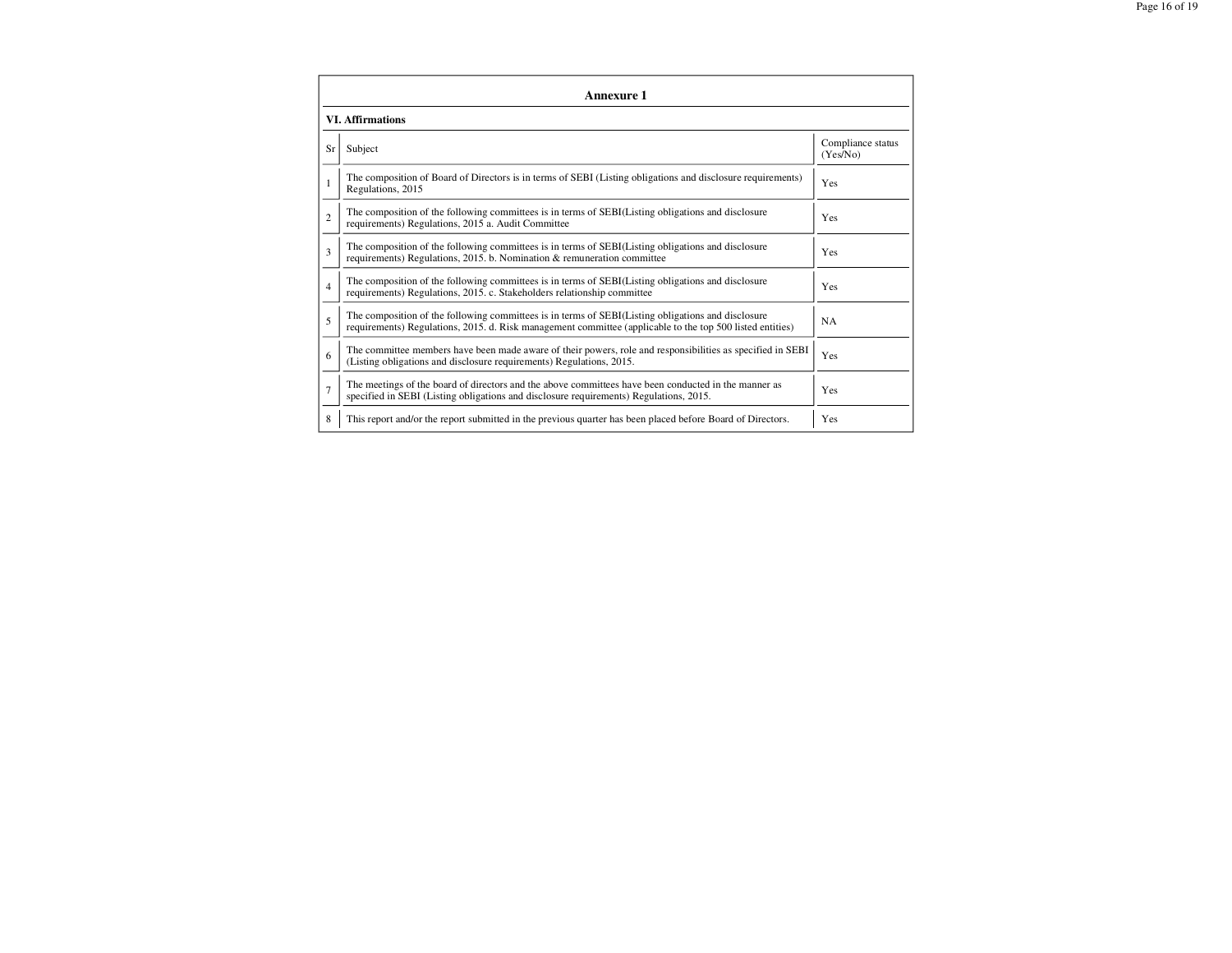|           | <b>Annexure 1</b> |                                          |  |  |  |
|-----------|-------------------|------------------------------------------|--|--|--|
| <b>Sr</b> | Subject           | Compliance status                        |  |  |  |
|           | Name of signatory | Vartika Malhotra                         |  |  |  |
|           | Designation       | Company Secretary and Compliance Officer |  |  |  |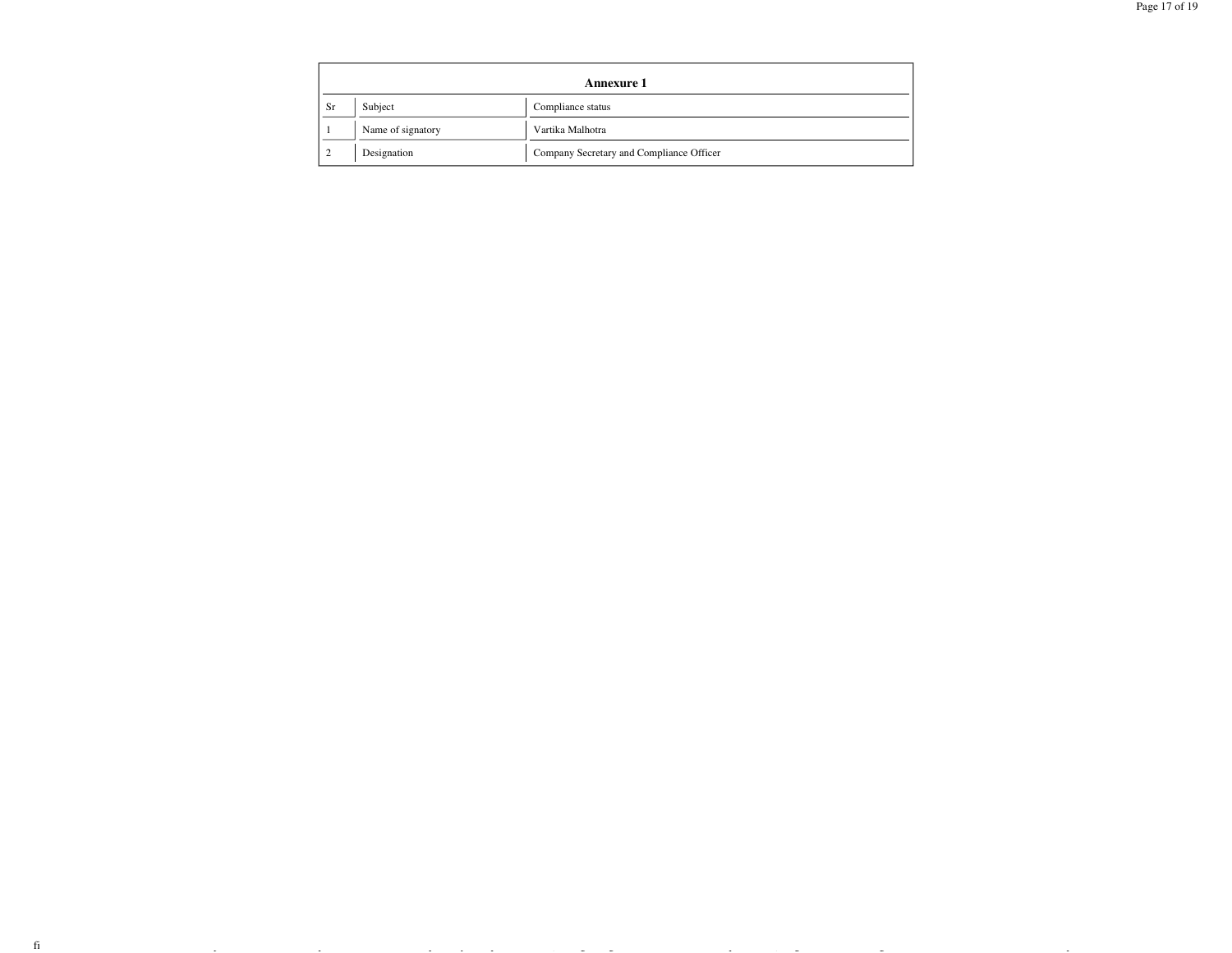| <b>Signatory Details</b> |                                          |  |
|--------------------------|------------------------------------------|--|
| Name of signatory        | Vartika Malhotra                         |  |
| Designation of person    | Company Secretary and Compliance Officer |  |
| Place                    | Faridabad                                |  |
| Date                     | 08-01-2020                               |  |

file://\\192.168.1.11\Secretarial\_Data\Lipika & Kaushal\Raunaq EPC International Ltd\quarterly Compliance\SEBI(Listing Obligations and Disclosure Requirements) Regulations, 2015\Regulation 27\2019- 20\31-12-2019\Final\report.html